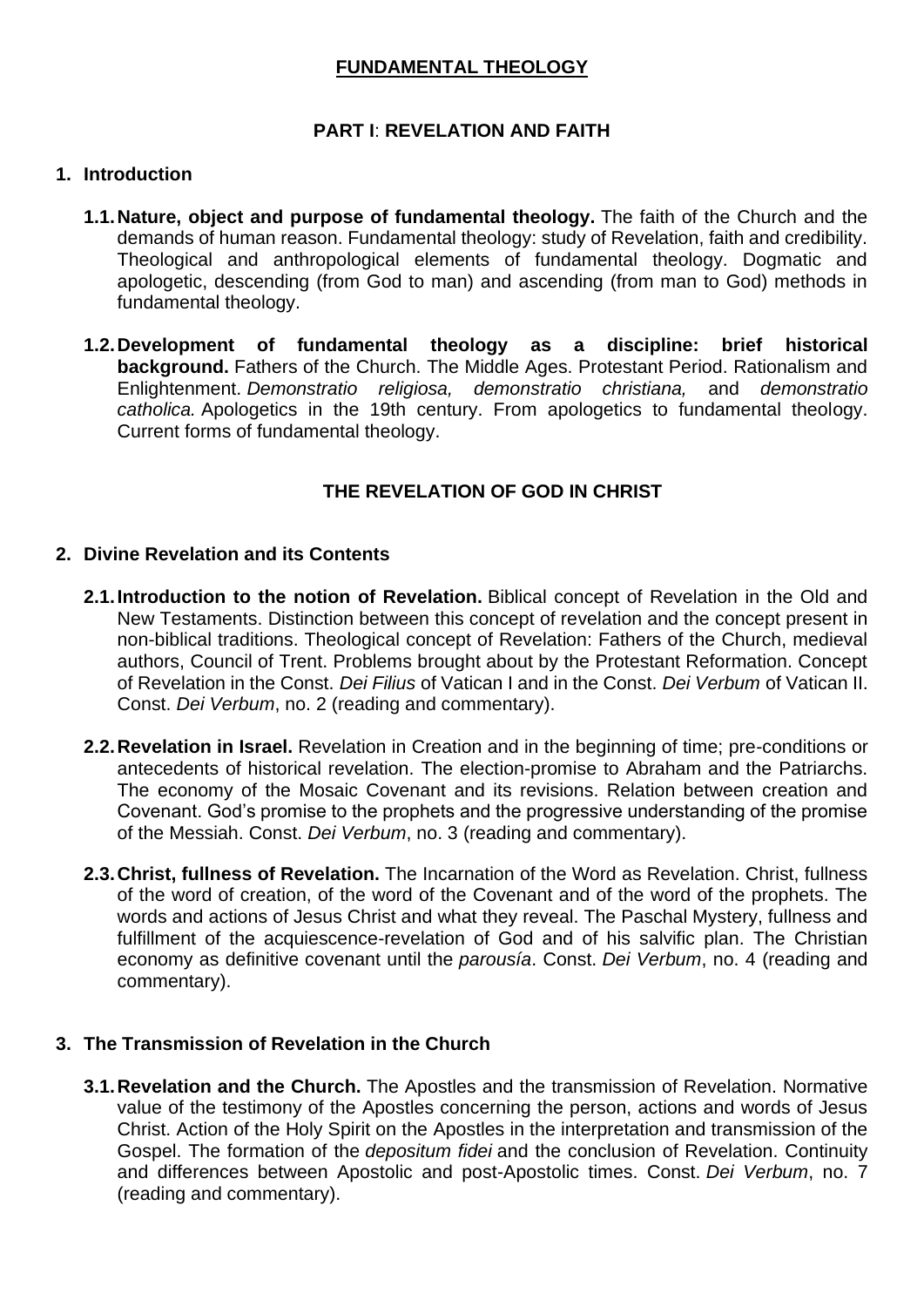**3.2.The Church, depository and transmitter of Revelation.** The Church's living Tradition. Theological understanding of the notion of Tradition. Sacred Scripture, Tradition and Magisterium: interrelationship and interdependence. The Church as infallible transmitter of Revelation: role of the Magisterium. Theological concepts of Church *indefectibility* and *infallibility*. Dogmas and their interpretation. Infallibility *in credendo* and the *sensus fidei* of the People of God.

### **4. Theological Reflection on the Nature of Revelation**

- **4.1.Revelation: God communicating Himself.** Principal theological concepts in the theology of Revelation: word, encounter, dialogue, proclamation, testimony, experience. Relation between the intelligible-truth and the personal-unitive aspects of Revelation. Revelation and experience: insufficiency of the Modernist approach and positive value of the personal dimension of the knowledge of God. External revelation and interior revelation: the human heart needs the grace of the Holy Spirit in order to be open to the divine message.
- **4.2.Historical nature of Revelation.** Revelation in and by means of history. Actions and words complement each other in the process of revelation. Fullness of Revelation and fullness of time. Sacramental-salvific economy of time and of the representation-reactualization of the word of God proclaimed by the Church. The us of signs in the language of Revelation. Possibility of expressing the revelation contained in the divine Word (Uncreated Word) by means of historical words.
- **4.3.Revelation and Salvation.** The end of Revelation is the salvation of man for the glory of God. Revelation is salvific and not merely didactic: God saves as He reveals. Trinitarian dimension of salvific Revelation. Missions of the Son and of the Holy Spirit, revelation of the salvific plan of the Trinity and its fulfillment in history.

## **5. The Christian Faith**

- **5.1.Faith, man's response to the living God who reveals Himself.** Faith, beginning and foundation of Christian life. Faith according to Sacred Scripture. Basic teachings of Tradition and Magisterium on the nature of faith.
- **5.2.Human faith and divine faith.** Importance of faith in man's existence, in intellectual progress and in social life. Faith in God as an essential element of human religiosity. Psychological and epistemological structure of faith: intellectual and volitional factors. Cognitive dimension of faith. Distinction between *fides quae* and *fides qua.* Radical novelty of Christian faith vis-à-vis religious faith and other kinds of human faith.
- **5.3.Theological and ecclesial character of faith.** Faith as assent to the Word of God based on the authority of God Himself. Faith: the whole human person turning towards God. Triple theological dimension of the act of faith: *credere Deo, credere Deum, credere in Deum*. Ecclesial character of faith.
- **5.4.Faith as truth and as gift.** Faith, participation in divine knowledge. Faith as gift and as fruit of grace: divine attraction and elevation. Faith as infused virtue. Faith as beginning of deification: Trinitarian dimension of faith. Christian life as a life of faith: contemplative life, works of faith, faith that works through charity.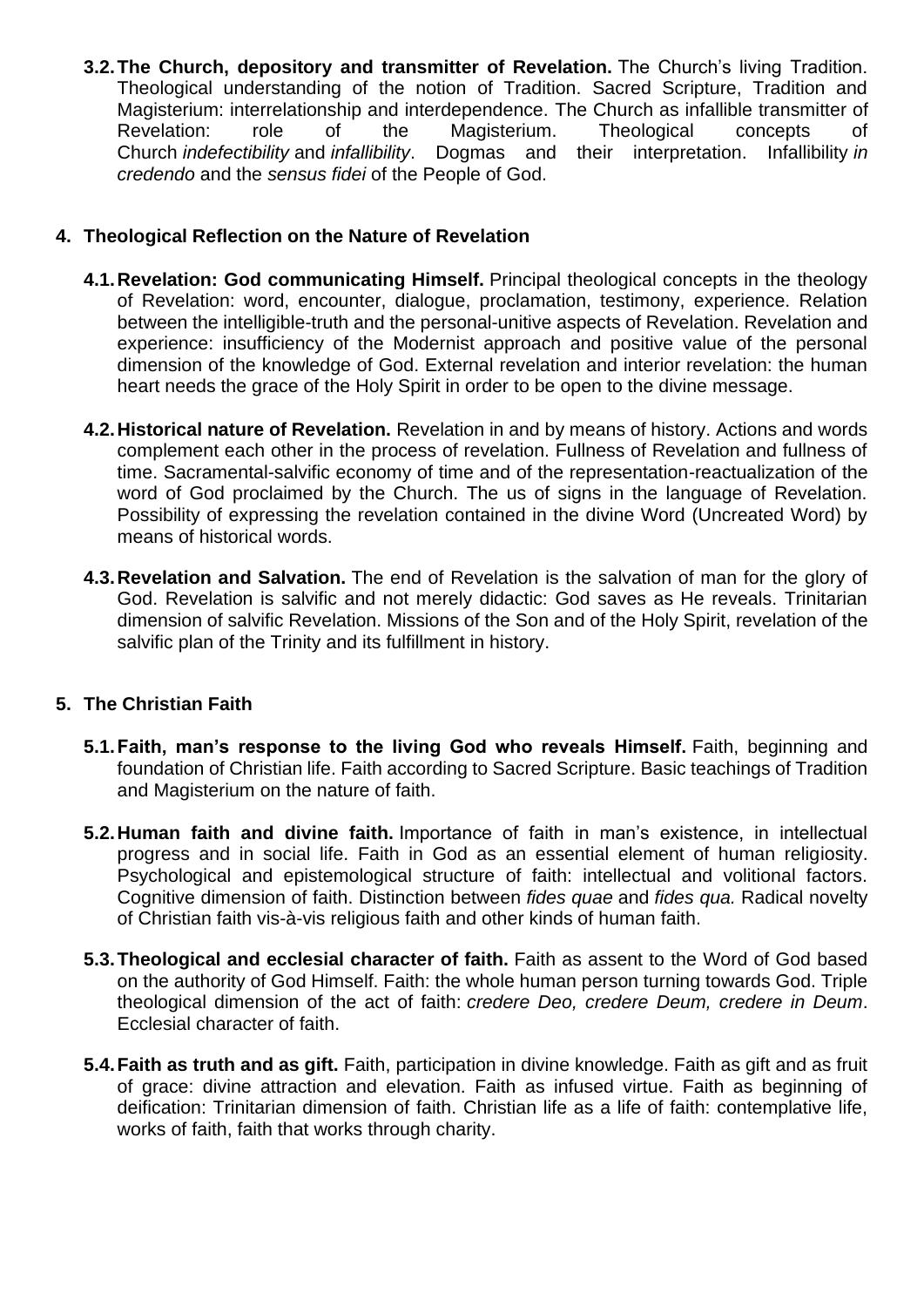# **PART II**: **CREDIBILITY**

#### **6. General Notions**

**6.1.Properties of the act of faith.** The act of faith, supernatural, free and certain. Perseverance in faith. Relation between faith and reason in the inception and development of faith. Credibility and reasonableness as properties of Revelation and faith, respectively. Possible approaches to the study and explanation of credibility.

#### **7. Religion from the Perspective of Fundamental Theology**

- **7.1.Man as a religious being; religions.** Religion and revelation. Relation between religions and Christian Revelation. Protestant theology. Doctrine of Vatican II. Revelation as purification and elevation of religion.
- **7.2.Unbelief.** Objections to the revealed character of Christianity: philosophical and historiographical origins. Theological response to naturalism: critique of anti-spiritualist determinism. The phenomenon of atheism and secularization. Intellectual, volitional and cultural factors that lead to unbelief. Paths toward the knowledge of God and theological and anthropological bases of the possibility of Revelation.

#### **8. Signs and the Credibility of Revelation**

- **8.1.The Credibility of Revelation.** The testimony of Sacred Scripture. The praxis of the apologetic works of the Fathers of the Church. Intrinsic motives of credibility present in Revelation. Principal declarations of the Magisterium concerning the possibility of understanding Revelation.
- **8.2.Credibility and the signs of Revelation.** Epistemological value of knowledge through signs. Specific characteristics of the signs of Revelation. Systematic theological study of the signs of Revelation. The value of the different signs; description of various theological trends.
- **8.3.Miracles.** Miracles as divine actions and as signs. Naturalist denial of miracles: critical analysis. Principal stages of development of the theology of miracles. Possibility of miracles. Prophecy.

## **9. Christ and the Church, Signs of Revelation**

- **9.1.Christ, consummator of Revelation and of its credibility.** Sources of historical knowledge about Jesus; non-biblical and New Testament testimonies. Knowledge of Jesus through the Gospels. Historical background of the issue. The issue of the distinction between the "historical Jesus" and the "Christ of faith". Principles of interpretation and criteria for determining the historicity of the Gospels.
- **9.2.Motives of belief in Christ as Messiah sent by God.** Jesus' consciousness of himself as Messiah and Lord. His Christological titles. His miracles. His miracles as signs of the coming of the Kingdom of God and of the sublimity of his Person. His miracles as witness of the Father and of the Holy Spirit. Jesus and his death and man's death in general.
- **9.3.The Resurrection of Jesus.** The Resurrection of Christ, the event and the mystery. Critical analysis of the historical authenticity of New Testament data about the Resurrection. The